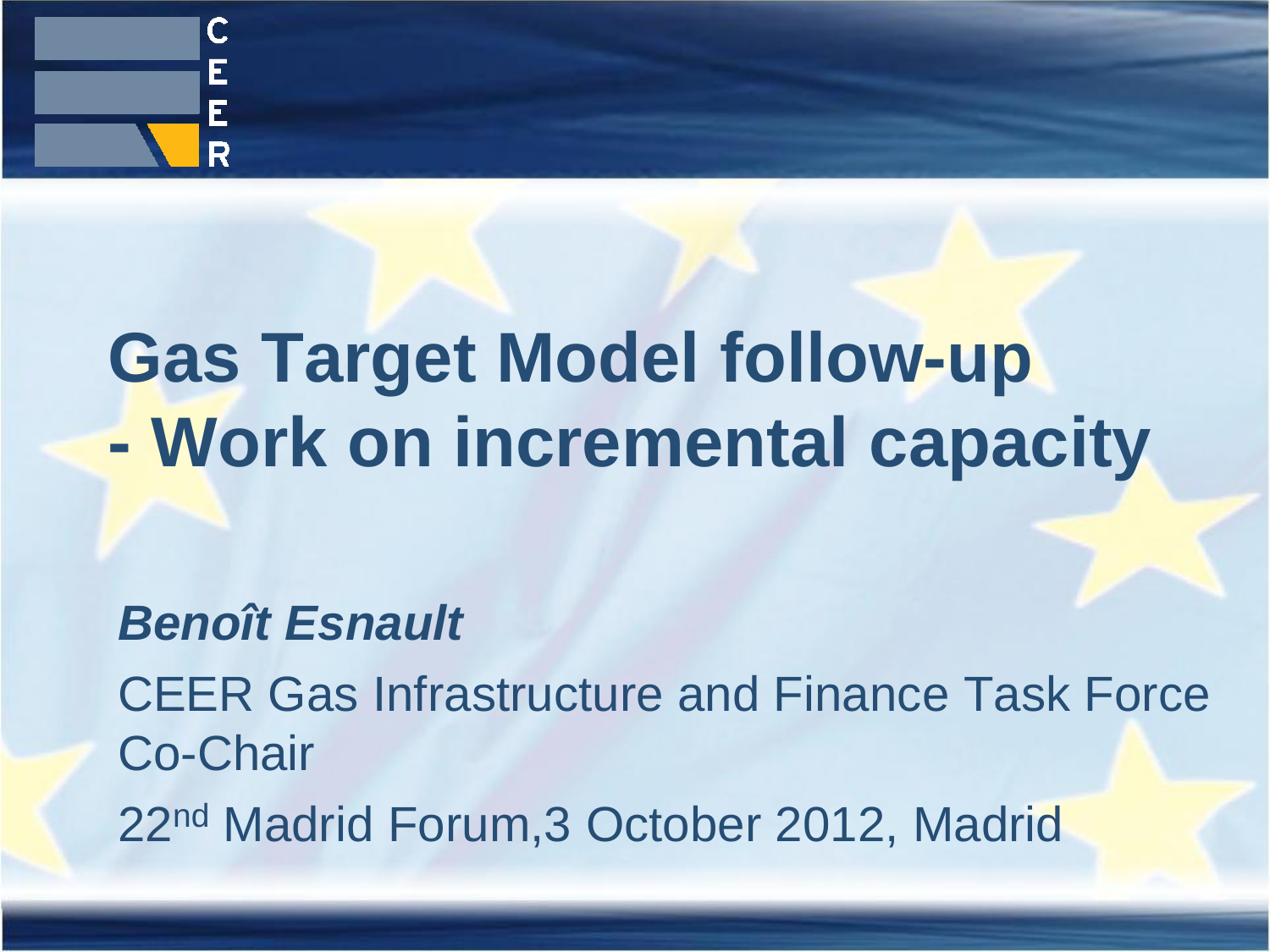



- The GTM document concluded on the need to investigate **auctions for incremental capacity**
- **Request from stakeholders**
	- Ensure consistent approaches for existing and incremental capacity
	- Preference for a regular offer of additional capacity through a joint allocation procedure

## • **CEER approach**

- Cross-border investment is a **complex issue**: different situations may require different solutions
- **Efficiency**: developing enough transmission capacity while avoiding inefficient investments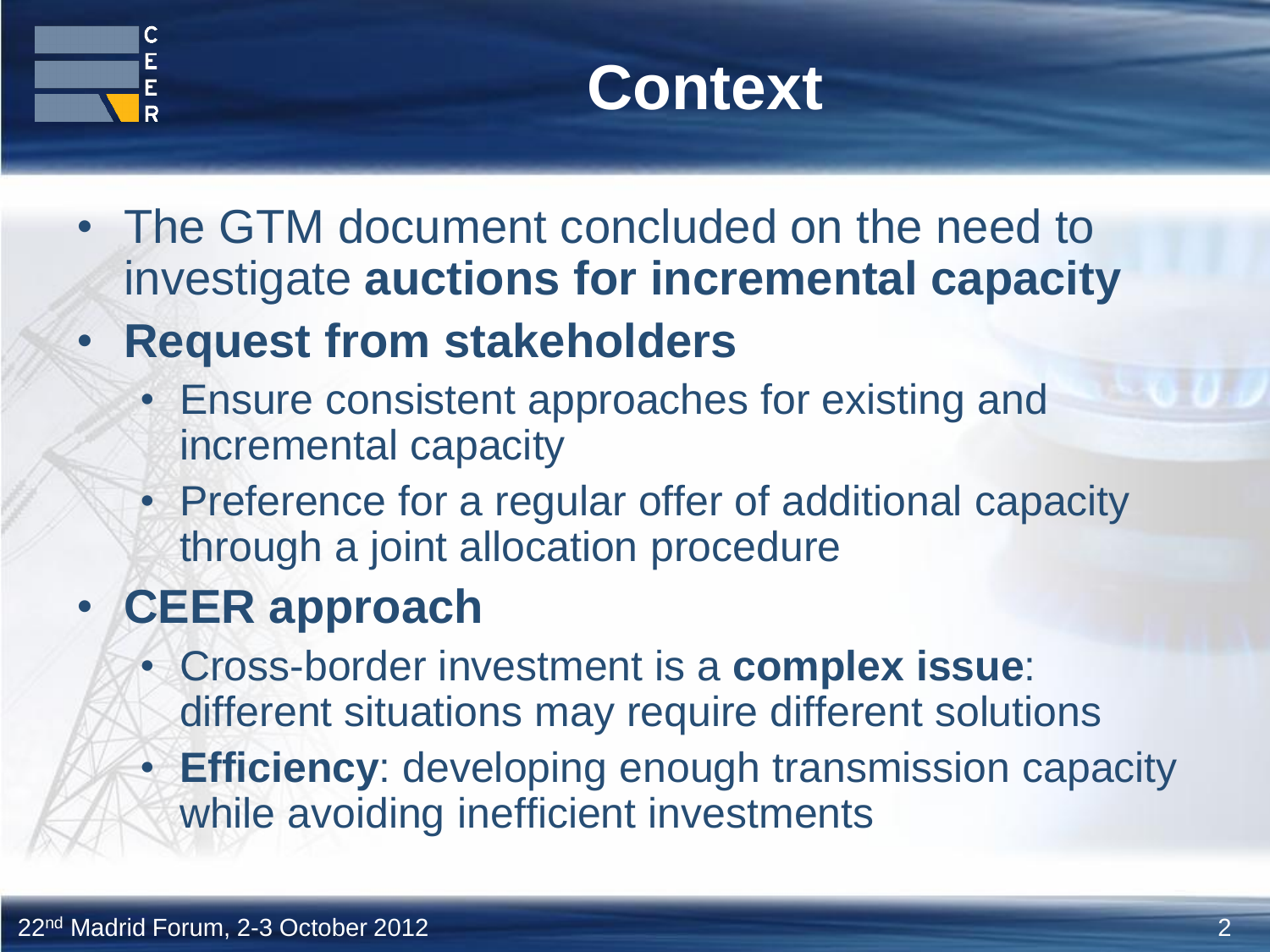

# **CEER Consultation paper**

- Consultation from 28/06/2012 to 14/09/2012
	- Focus on "**demand driven investment**"
		- Capacity development according to the needs of market players
		- The market helps evaluating the needs
		- Shippers commitments secure investment financing

## • **3 key questions**

- When and how to decide to offer some new capacity to the market?
- When and how to decide to invest?
- Who pays for the investments and takes on the risks and/or the benefits?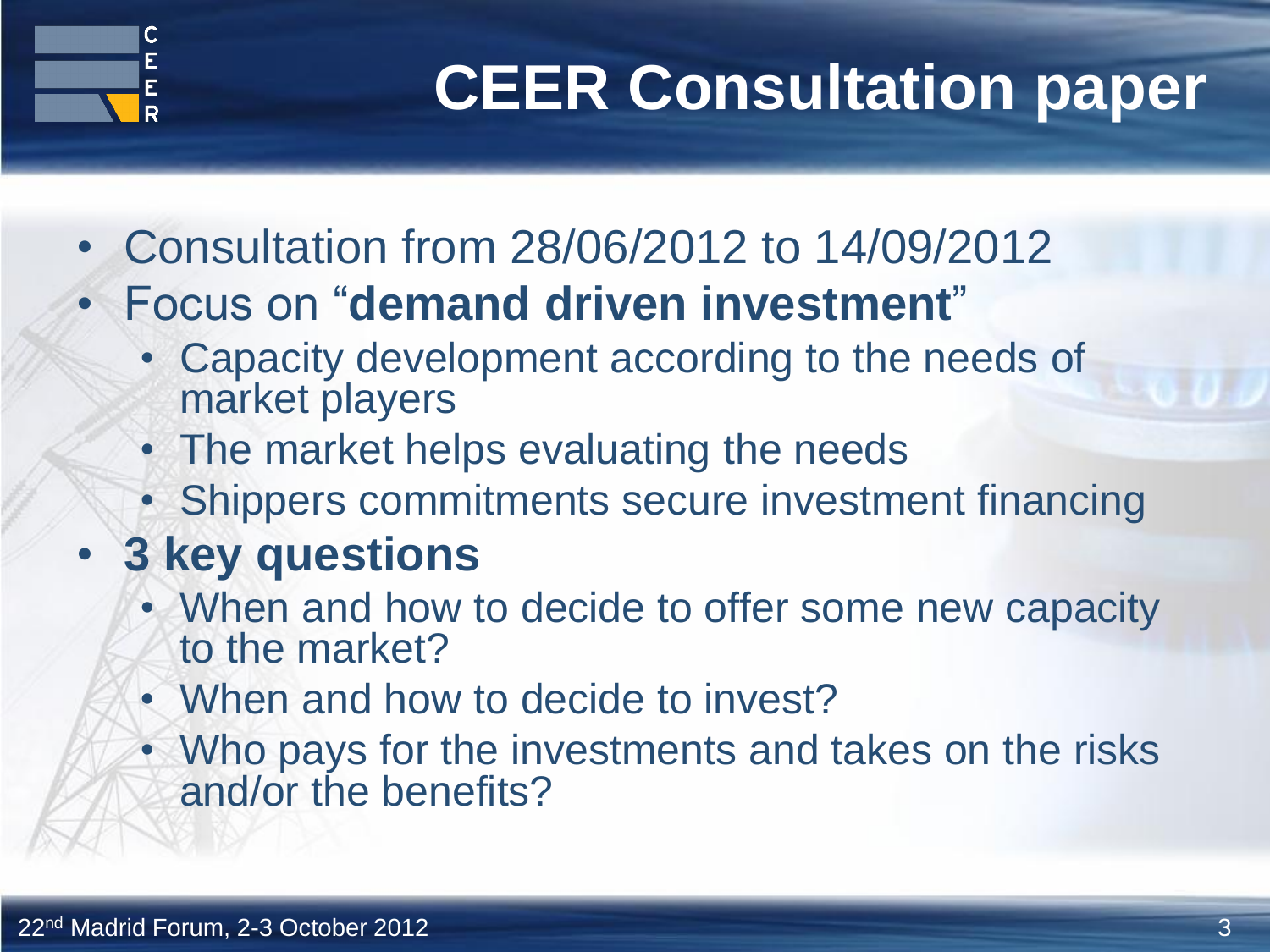# **Critical issues**

### • **Coordination**

- Dialogue between the involved parties (TSOs and NRAs)
- Project design and products offered to the market, including development steps
- **Transparency** and regulation
	- Tariffs and investment decision process
- **Allocation procedure**: 3 options
	- **Regular integrated auctions** for incremental and existing capacity
	- Incremental capacity auction if **demand is identified in a regular process**
	- **One time** integrated auction
	- **Investment decision**/economic test
		- Subscription requirements and/or cost coverage thresholds?
		- Integration of wider criteria?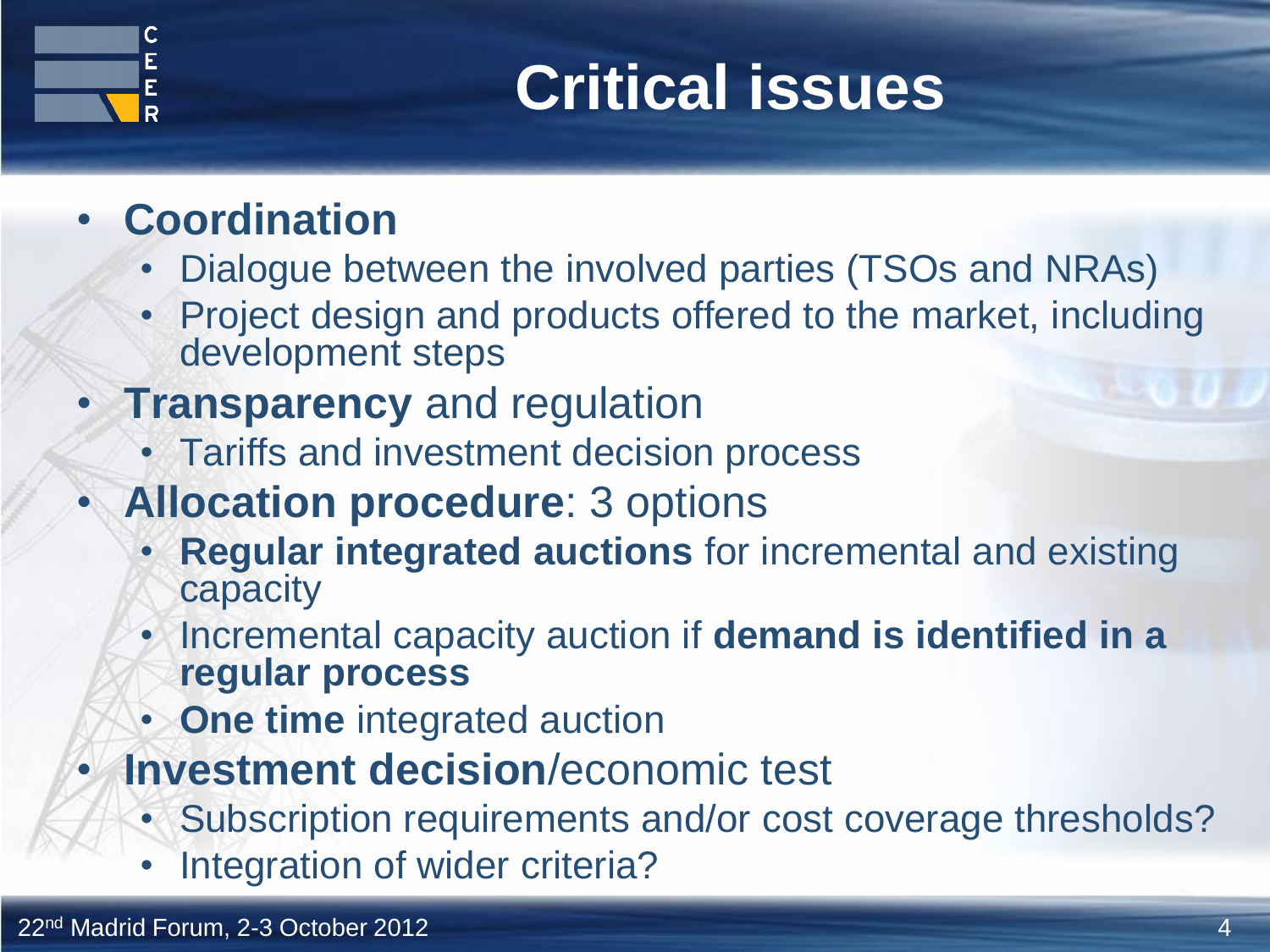# **Interaction with CAM**

- The **CAM network code** has determined
	- Standard capacity products: yearly, quarterly, monthly, daily and within day
	- Bundled cross-border products
	- Yearly products allocated 15 years ahead
	- Regulated tariff as reserve price for auctions
	- 10% quota of capacity dedicated to short term
	- Ascending clock auction algorithm for annual products
	- Question on the potential application of the CAM auction algorithm to incremental capacity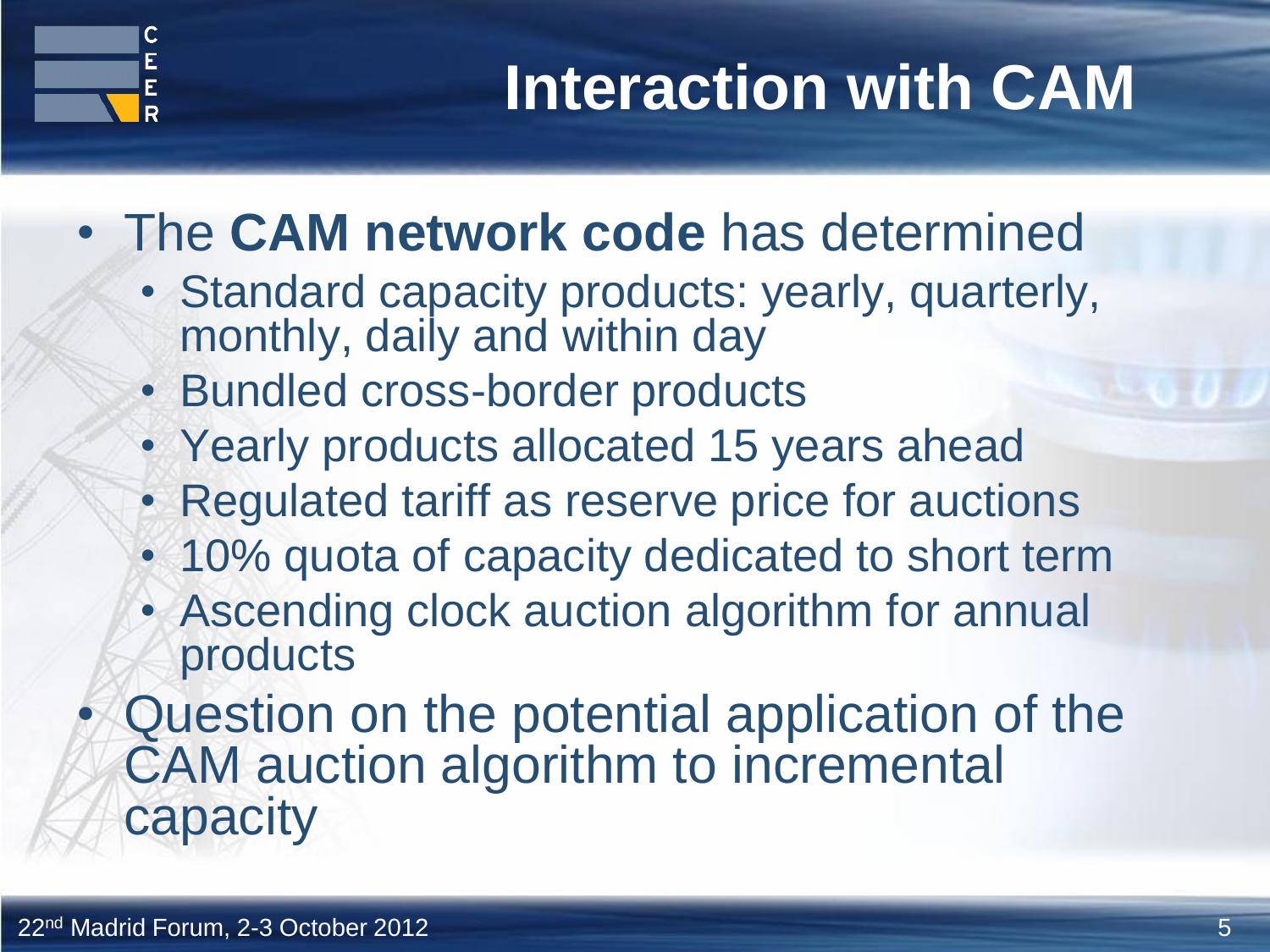

## **Questions to stakeholders**

- 14 questions including the following
	- Views on the past and current methodologies applied in Europe
	- Need for harmonisation on a European level?
	- Views on the allocation of incremental capacity via auctions
	- Key considerations for the economic test
	- Frequency of market testing
	- Should the economic test be binding in terms of investment decision?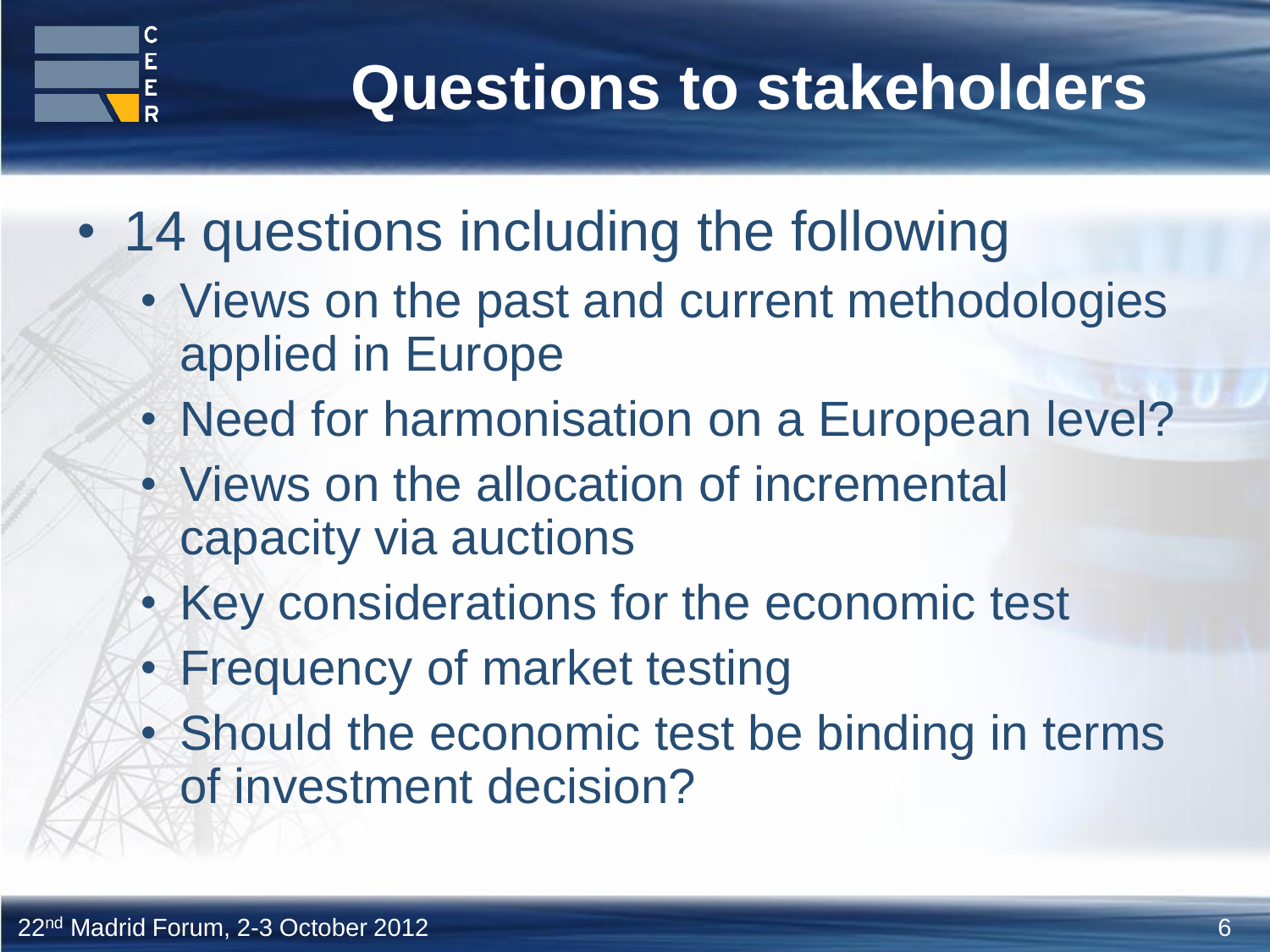

# **Preliminary analysis of answers (1/2)**

- **30 responses received** with the majority of stakeholders welcoming CEER's work and considering that the right questions are addressed in the discussion paper
- In general, positive experience with Open Seasons although the process can be improved (coordination, transparency on costs, on tariffs and eco test in particular)
- Scope of the paper should be either limited to cross-border IPs or include cross-market areas IPs for consistency with CAM/CMP
- No dichotomy between Open Seasons and "integrated auctions"; they share a similar objective and have their own merits, if well-designed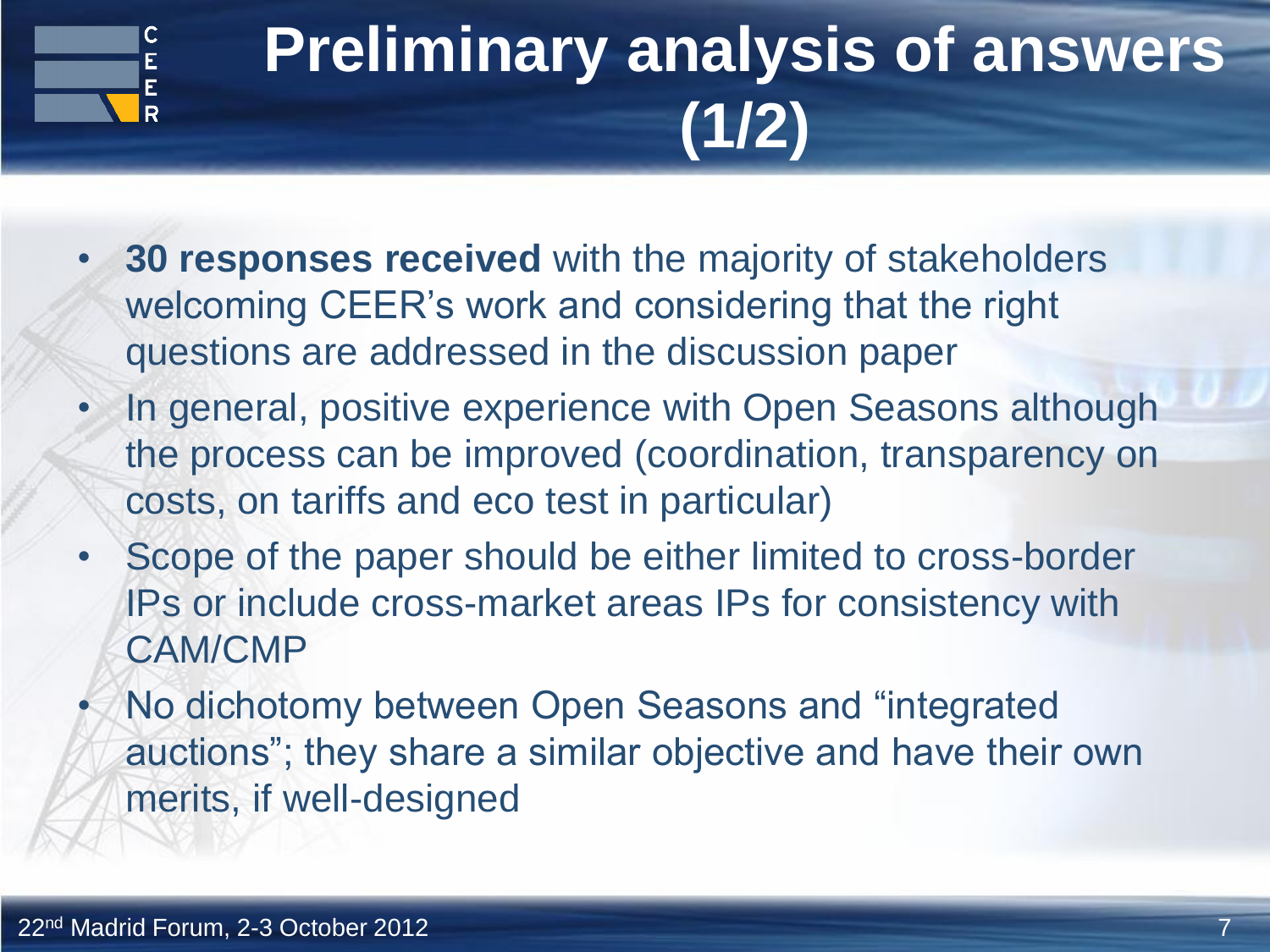

# **Preliminary analysis of answers (2/2)**

- Some stakeholders consider both processes are useful but in different circumstances
	- "Integrated auctions" seem more appropriate for regular opportunities to book small amounts of incremental capacity
	- Open Seasons seem to allow for a tailored approach for more complex projects (major investments/several TSOs and NRAs involved)
- Some stakeholders advocate for one option against the other
- Market-testing to be organised on a regular basis (different views on exact frequency), which is known upfront by market players
	- A majority of respondents consider that a full standardisation of economic tests is not necessary but suggest to harmonise general principles (structure, transparency, link with regulatory approval)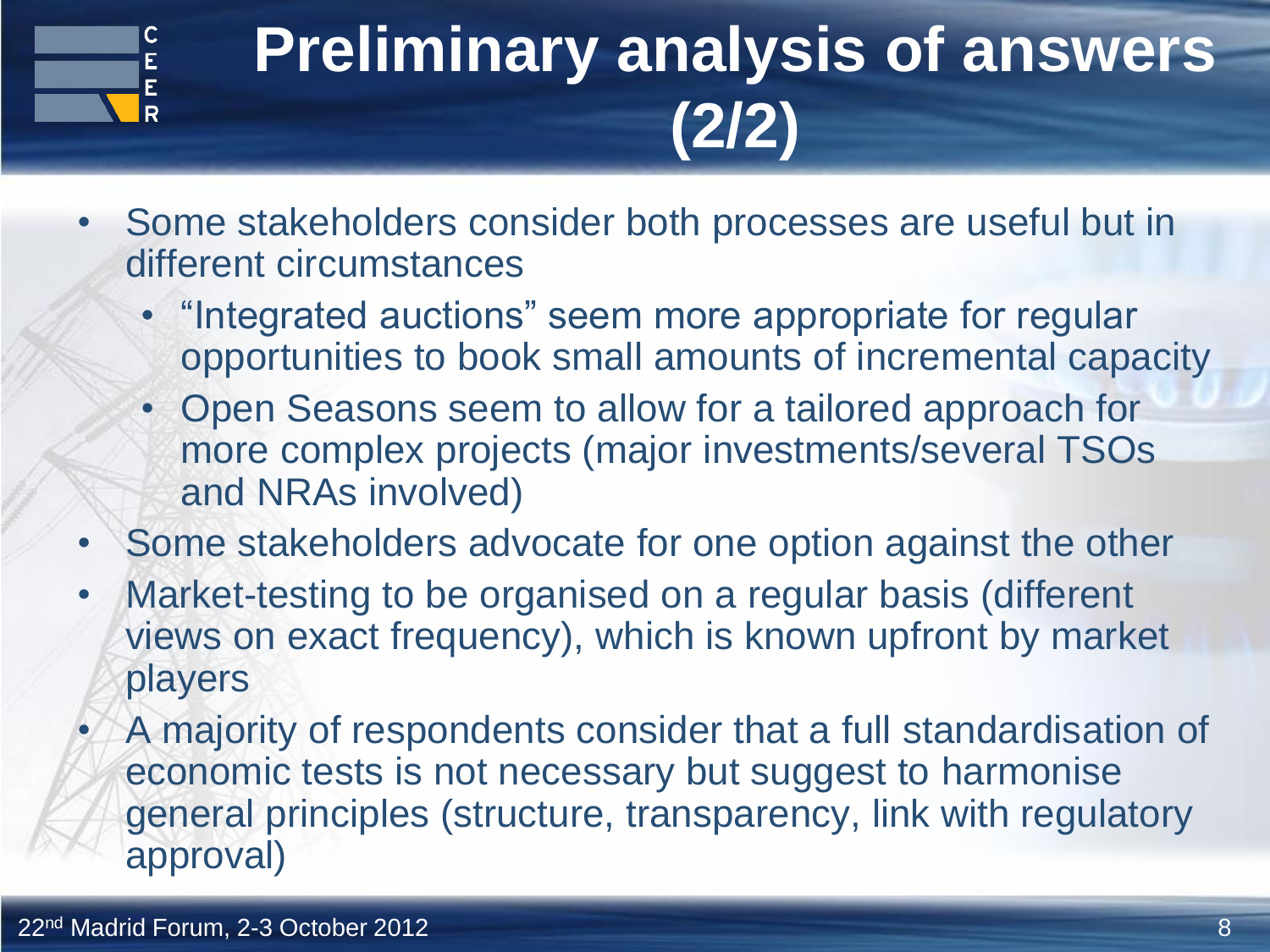



- Evaluation of responses and next steps paper to be released in December 2012
- Roundtable with stakeholders' associations end of October 2012
- Paper on new rules on incremental capacity in 2013, including the potential revision of **GGPOS**
- ACER is launching a study on incremental capacity in relation with tariff FG. Results expected in Feb/March 2013